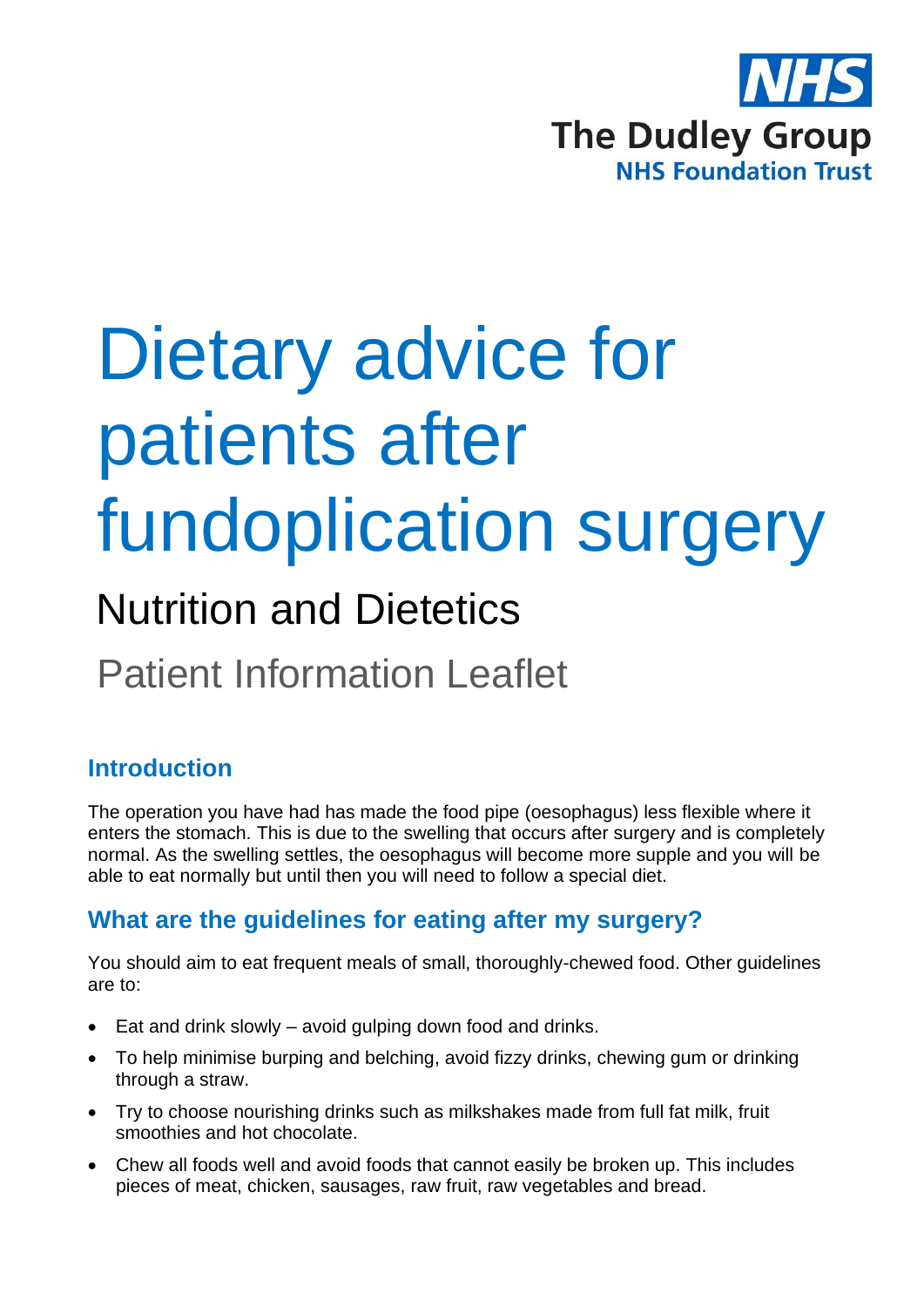## **How do I build up my diet after surgery?**

The following information gives guidance on how to build up your diet immediately after surgery.

**Please note: the timeframes may vary from those given in this section depending on the advice of your doctor and your tolerance of the diet.**

#### **Fluid diet**

While you are in hospital, your doctor will start you on a fluid diet for the first and second days after your surgery. For more information on this, please refer to the 'dietary information' section.

#### **Pureed/mashed diet**

If you feel no pain or discomfort swallowing fluids, you should start on a pureed/mashed consistency diet for two weeks. For more information on this, please refer to the 'dietary information' section.

#### **Soft diet**

If you feel no pain or discomfort on the pureed diet at the end of two weeks, proceed to a soft diet avoiding any lumps (e.g. pieces of steak and sausage, raw fruit and vegetables). After eight weeks, you can gradually move onto a normal diet. For more information on this, please refer to the 'dietary information' section.

If you experience any pain or discomfort, you should return to the texture of diet that you were able to tolerate and then try again in another couple of weeks. Going from a soft diet to a normal diet is very individual and may take some time.

#### **Dietary information**

The table on the next two pages gives you more information on which types of foods you can eat at each diet stage.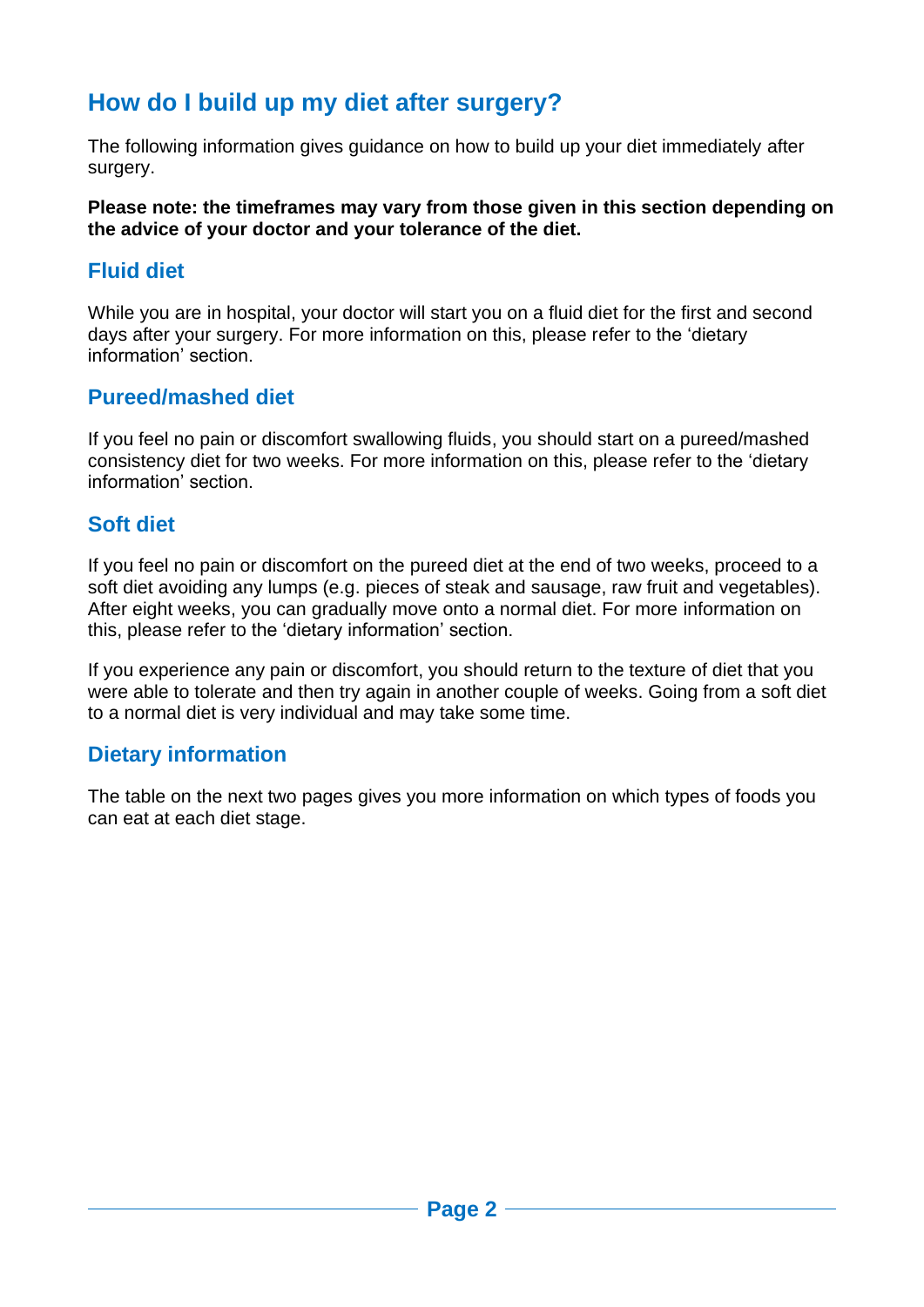| <b>Dietary information</b>                 |                                                                                                         |                                                                                                                                                        |                                                                                                                                                                                      |  |
|--------------------------------------------|---------------------------------------------------------------------------------------------------------|--------------------------------------------------------------------------------------------------------------------------------------------------------|--------------------------------------------------------------------------------------------------------------------------------------------------------------------------------------|--|
| Food group                                 | <b>Fluid diet</b><br>One or two days<br>after surgery (or as<br>your doctor's<br>instructions)          | <b>Pureed/mashed</b><br>diet<br>For two weeks (or<br>as your doctor's<br>instructions)                                                                 | <b>Soft diet</b><br>For six weeks (or<br>as your doctor's<br>instructions) and<br>then slowly<br>increase to normal<br>diet as tolerated                                             |  |
| Bread, cereals,<br>rice, pasta,<br>noodles | Strained porridge<br>made with milk<br><b>Avoid eating bread,</b><br>rice, pasta or<br>noodles          | Porridge or cereal<br>softened with milk<br>Add pasta, noodles<br>and rice to soups -<br>blend to a smooth<br>consistency<br><b>Avoid eating bread</b> | Porridge or cereal<br>softened with milk<br>Pasta, noodles and<br>rice softened with<br>soup or gravy<br><b>Avoid eating bread</b>                                                   |  |
| <b>Fruit</b>                               | Fruit juice<br>Fruit smoothies<br>Add fruit to<br>milkshakes - blend<br>to smooth, fluid<br>consistency | Fruit juice<br><b>Fruit smoothies</b><br>Pureed or mashed<br>canned, stewed or<br>soft fresh fruit e.g.<br>banana                                      | Fruit juice<br><b>Fruit smoothies</b><br>Canned, stewed or<br>soft fresh fruits e.g.<br>banana, pear, melon,<br>mango                                                                |  |
| <b>Vegetables</b>                          | Add vegetables to<br>soups - blend to a<br>smooth fluid<br>consistency                                  | Pureed or mashed<br>vegetables (using<br>milk and butter)                                                                                              | Mashed or soft<br>cooked vegetables<br>(avoid sweetcorn)                                                                                                                             |  |
| Meat, fish, poultry,<br>eggs, nuts         | Add meat, fish,<br>chicken to soups -<br>blend to a smooth<br>fluid consistency<br><b>Avoid nuts</b>    | Pureed meat, fish<br>and chicken with<br>gravy or sauce e.g.<br>pureed stew<br><b>Avoid nuts</b>                                                       | Soft cooked meat,<br>fish and chicken with<br>gravy or sauce e.g.<br>stews, mince<br>Omelette,<br>scrambled, poached<br>and boiled eggs<br>Baked beans, lentils<br><b>Avoid nuts</b> |  |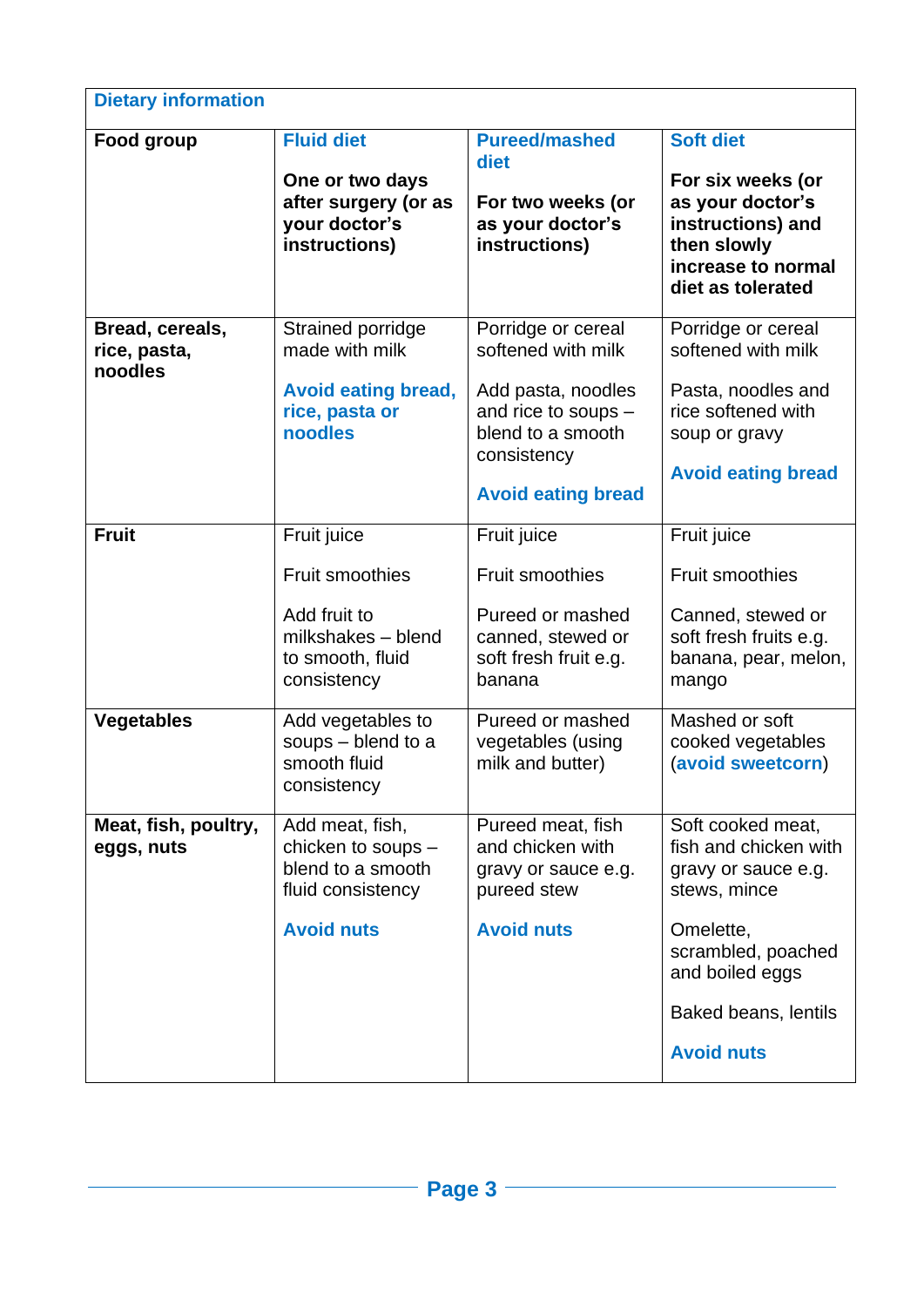| <b>Dietary information</b> |                                                                                                    |                                                                                        |                                                                                                                                          |  |  |
|----------------------------|----------------------------------------------------------------------------------------------------|----------------------------------------------------------------------------------------|------------------------------------------------------------------------------------------------------------------------------------------|--|--|
| Food group                 | <b>Fluid diet</b><br>One or two days<br>following surgery<br>(or as your doctor's<br>instructions) | <b>Pureed/mashed</b><br>diet<br>For two weeks (or<br>as your doctor's<br>instructions) | <b>Soft diet</b><br>For six weeks (or<br>as your doctor's<br>instructions) and<br>then slowly<br>increase to normal<br>diet as tolerated |  |  |
| Milk, yoghurt,<br>cheese   | Milk, drinking<br>yoghurts                                                                         | Milk, smooth<br>yoghurt, cheese<br>spread                                              | Milk, yoghurt, cheese                                                                                                                    |  |  |
| Other foods                | Thin custard, plain<br>ice cream, jelly                                                            | Mousse, crème<br>caramel, baked egg<br>custard                                         | Rice pudding,<br>biscuits softened<br>with warm drink,<br>cake softened with<br>custard, chocolate                                       |  |  |